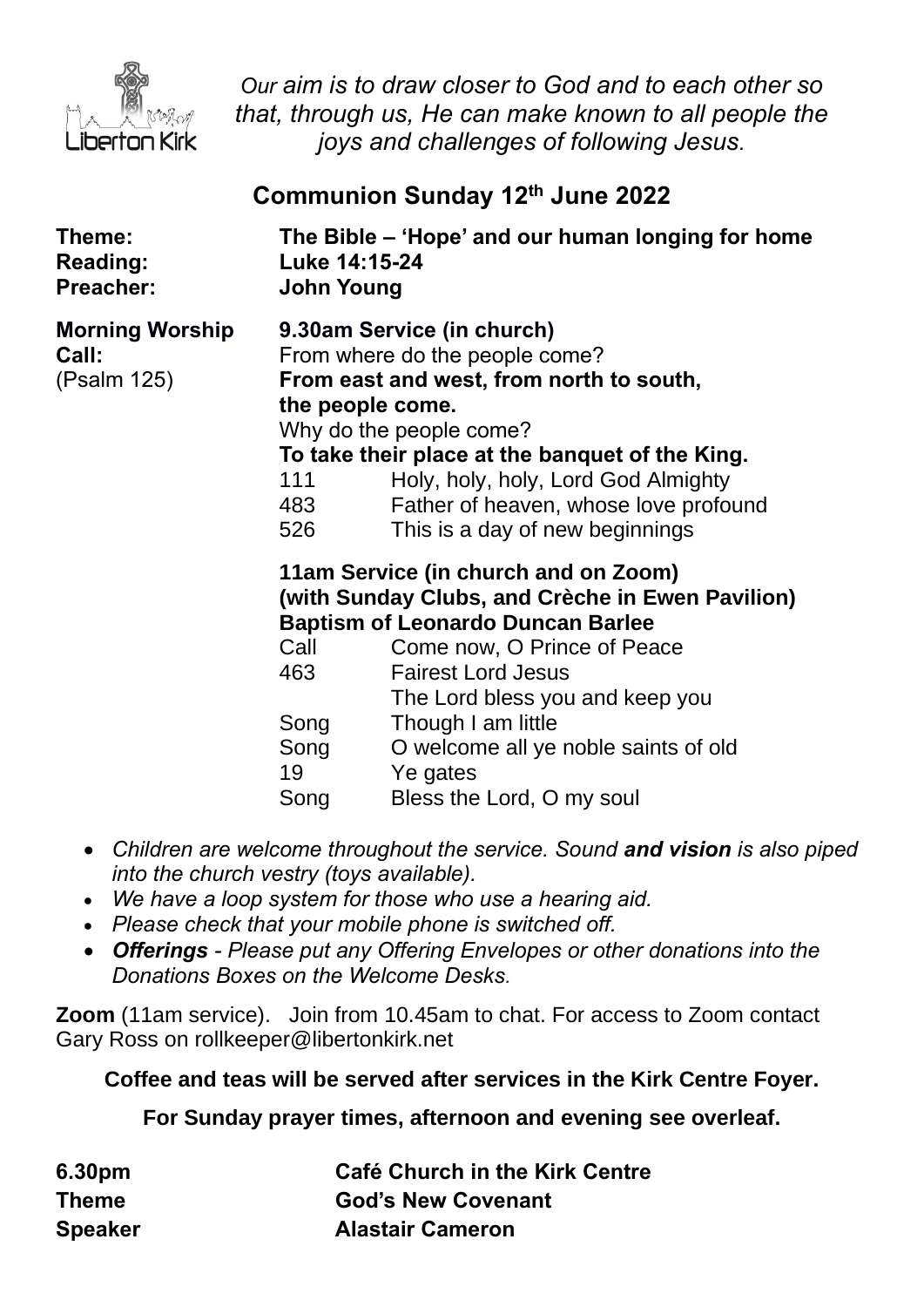# **WEEKLY DIARY**

#### **TODAY**

10.20am Elders' Room Sunday Morning Prayer Time After 11am Service **Cross at East Door** Prayer Team Ministry **6.30pm Evening Worship in the Kirk Centre**

**Monday 13th June** 7.30pm Zoom The Bible Course

**Tuesday 14th June**

**Wednesday 15th June**

Foyer Kirkgate Café

**7.30am – 7.30pm Upper Room Time (see below)** 9am-2pm, 5.15-8pm Foyer Form Kirkgate Café

9am-2pm, 6-8pm Foyer Form Kirkgate Café 2.30pm Braid Hills Care Home Service

**Thursday 16th June** 9am-2pm Foyer Fore Kirkgate Café

3pm **Foyer** Foyer See Church Notices

**Sunday 19 th June Morning Worship at 9.30am short Service in the church 11am Service in the church and on Zoom. (with Sunday Clubs, and Crèche in Ewen Pavilion)** Theme: Good News – a time to reap Preacher: John Young

**1pm Annual Picnic to Scoughall (see notices)**

### **NO EVENING WORSHIP**

### **Upper Room Time (Tuesday 7.30am – 7.30pm)**

A quiet place for anyone who wants to spend some time with God. Includes the following times together: Morning Prayers 8am - 8.30am, Midday Prayers 12.00 noon-12.30pm, Evening Prayers 7.00pm - 7.15pm.

**Prayer Requests** - can be sent to either John (see page 4) or Lindsay at [nicolyoung3@gmail.com](mailto:nicolyoung3@gmail.com) who will pass details on to the rest of the prayer team.

**Prayer Wall -** on the Kirk website under the Prayer section. Prayers are monitored before publication. Please ask for follow-up or keep it private if you so wish.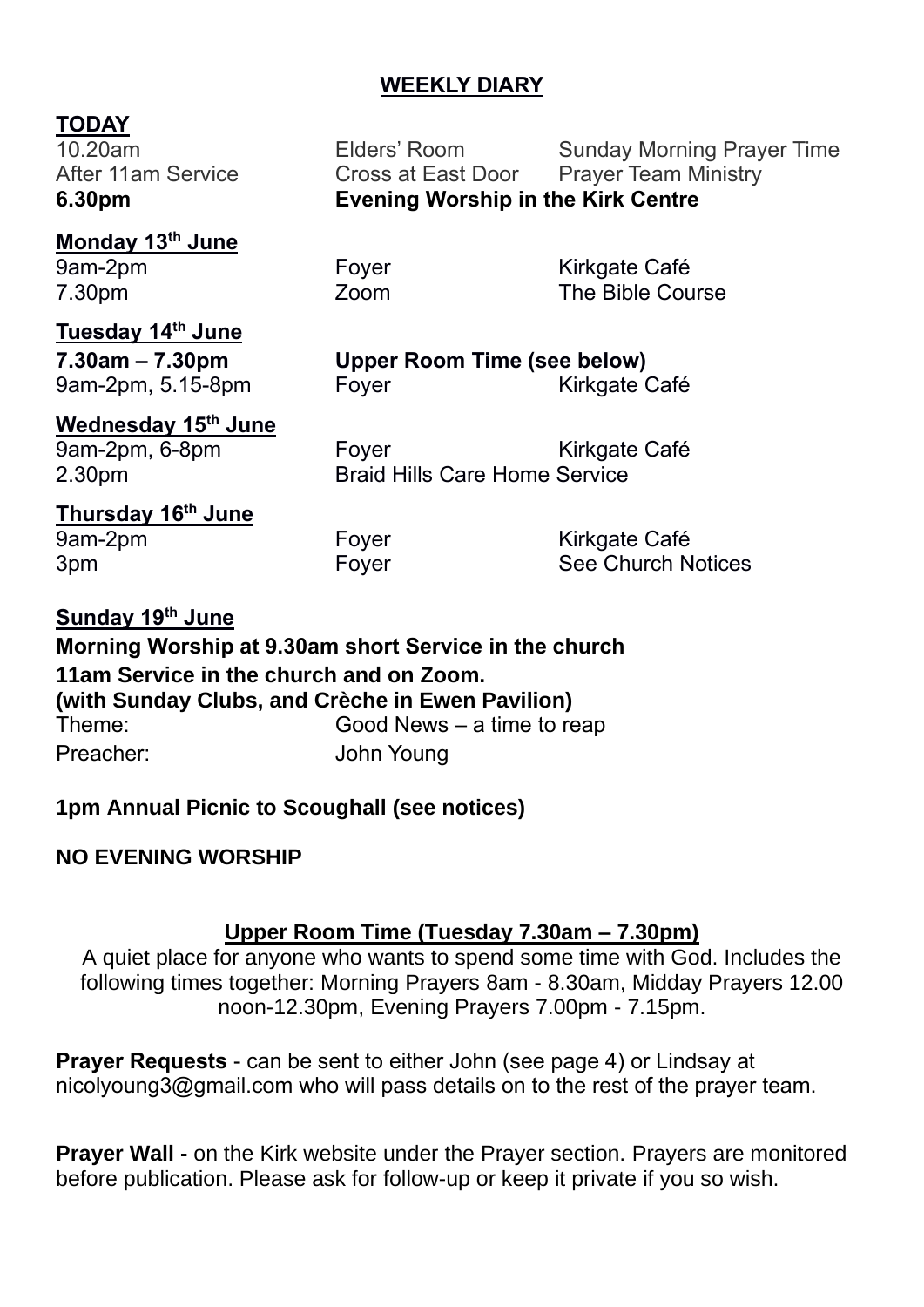# **NOTICES**

**Kirk Session –** there will be a short Kirk Session Meeting after the 11am service today in the Kirk.

**June/July/August Summer Edition Magazines -** available online. Printed magazines on Welcome Desks, in the Offering House and Kirk Centre Entrance.

**Kirkgate Café –** Please join us as we say farewell to Norma Thursday 16<sup>th</sup> June at 3pm - teas, coffees and cakes will be served

**Sunday 19th June -** Picnic 1-5pm at Scoughall, near North Berwick. The Sunday Clubs would like to invite the congregation to join them. Please bring your own picnic lunch. Directions available from the welcome desks.

**Praise Gathering 2022 –** The Usher Hall on Saturday 25 June. Tickets on sale now at Venue Box Offices or www.praisegathering.org.uk

**Souper Sunday 26th June –** soup and bread lunch in the Kirk Centre on Sunday 26<sup>th</sup> June at 12.15pm in aid of the Church of Scotland HIV programme.

**Word for Today –** around the church building, starting at the door of the Offering House. "Sinking in the Storm" – reflections and prayers on the story of Jesus (and Peter) walking on the water in Matthew 14:22-33.

**Safe Families** - New volunteer training, Mondays 13<sup>th</sup> and 20<sup>th</sup> June, 7-9.15pm on Zoom, and Saturday 25<sup>th</sup> June, 9.15am-12.30pm in person. For more information contact scotland@safefamilies.uk

**Volunteers – Wheelchair pushers and Drivers.** Would you be able to help to bring people to be on a rota basis, either driving or pushing wheelchairs? Please contact Netta at [nettarough59@hotmail.co.uk](mailto:nettarough59@hotmail.co.uk) or 07787721405.

**South East Edinburgh Food Banks –** Donations can be left in the box in the Offering House or with the Lambs, 36 Liberton Drive (box outside garage if out). Special arrangements can be made - phone 01316643059, or email [david@dlamb.co.uk](mailto:david@dlamb.co.uk) Requested items are: Tins - meat/fruit/veg/tuna, packet soup and UHT milk.

**Fresh Start –** please note that duvets, pillows, valance sheets and furniture cannot be accepted. Other household items (crockery, cutlery, towels etc) can be left in the Offering House. If you have large quantities to donate please contact Sylvia Bennett on 664 3189.

**Milk Bottle Tops -** please leave in marked box in the Offering House.